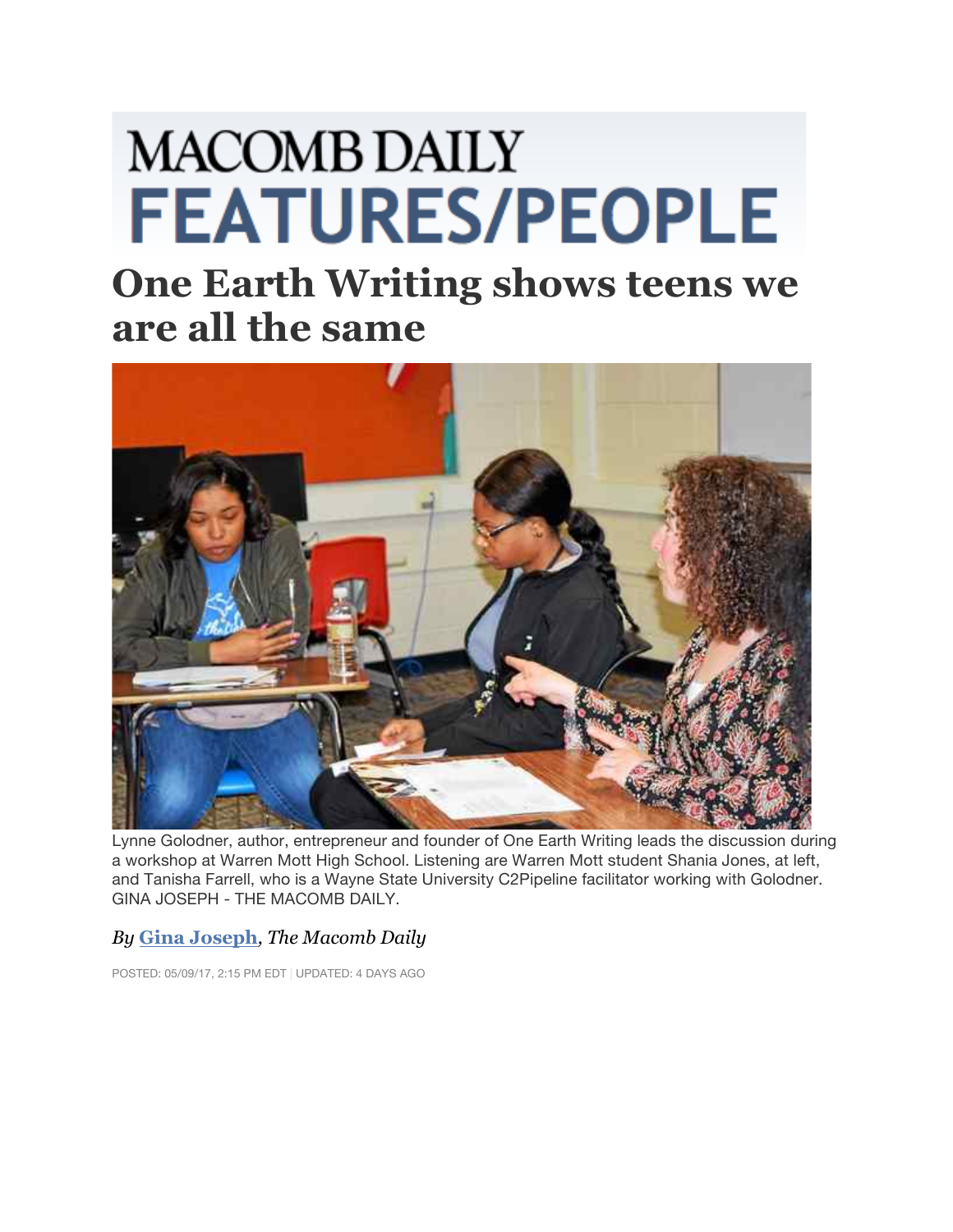

*Warren Mott High School student, Shania Jones follows along in the One Earth Writing workshop.*

Some people get angry when they see things they don't like, others get creative.

"I was troubled by what I saw as a growing divide in our country, between Americans not being able to understand one another," said Lynne Golodner, a Huntington Woods, author, freelance writer and founder of a public relations firm that uses a strategic mix of storytelling, relationships and higher purpose to build organizational success. "I'm also the mother of four children, three of whom are teenagers who don't see differences whereas adults do."

So, she created One Earth Writing.

Through collaborative workshops offered to schools and organizations throughout Southeast Michigan, teenagers who may not ordinarily cross paths discover things in common through their stories of love and loss, sports and food, belief and emotion, ultimately connecting them across racial, religious and socioeconomic divides. "We've brought One Earth writing programs to more than a

1,000 students so far," Golodner said.

One such student at Warren-Mott High School is Reggie Wallace, who is not only connecting with other teens but honing his writing skills.

"It's a great class," said Wallace, 17, and an eleventhgrader. "I like telling stories about people and their lives."

Shania Jones, 18, agreed.

"I'm learning how to become a better writer and about the different types of writing (poems, novels, journaling and blogging)," she said. "I feel like I can express myself more through writing."

Lisa Christenson is the site coordinator at Mott High School's C2Pipeline, a college and career readiness program that uses hands-on, project-based learning activities in the fields of science, technology, engineering and math (S.T.E.M.) to engage students. As one who works with a lot of students who struggle with writing and expressing themselves, Christenson knew Golodner's program would be an asset and worked with the principal to make it part of the C2Pipeline.

## **Funding the work**

One Earth Writing at the Movies will feature, "Freedom Writers," followed by a meet and greet with celebrated husband and wife journalists, Brian Dickerson and Laura Berman.

May 10 from 6:30 to 9:30 p.m. at Maple Theater in Bloomfield Township.

Tickets: \$25.

The Maple Theater is at 4135 West Maple Road. Bloomfield Township.

This is a fundraiser for One Earth Writing, which connects teens from different races, religious and socioeconomic origins through writing workshops.

For more information visit oneearthwriting.org